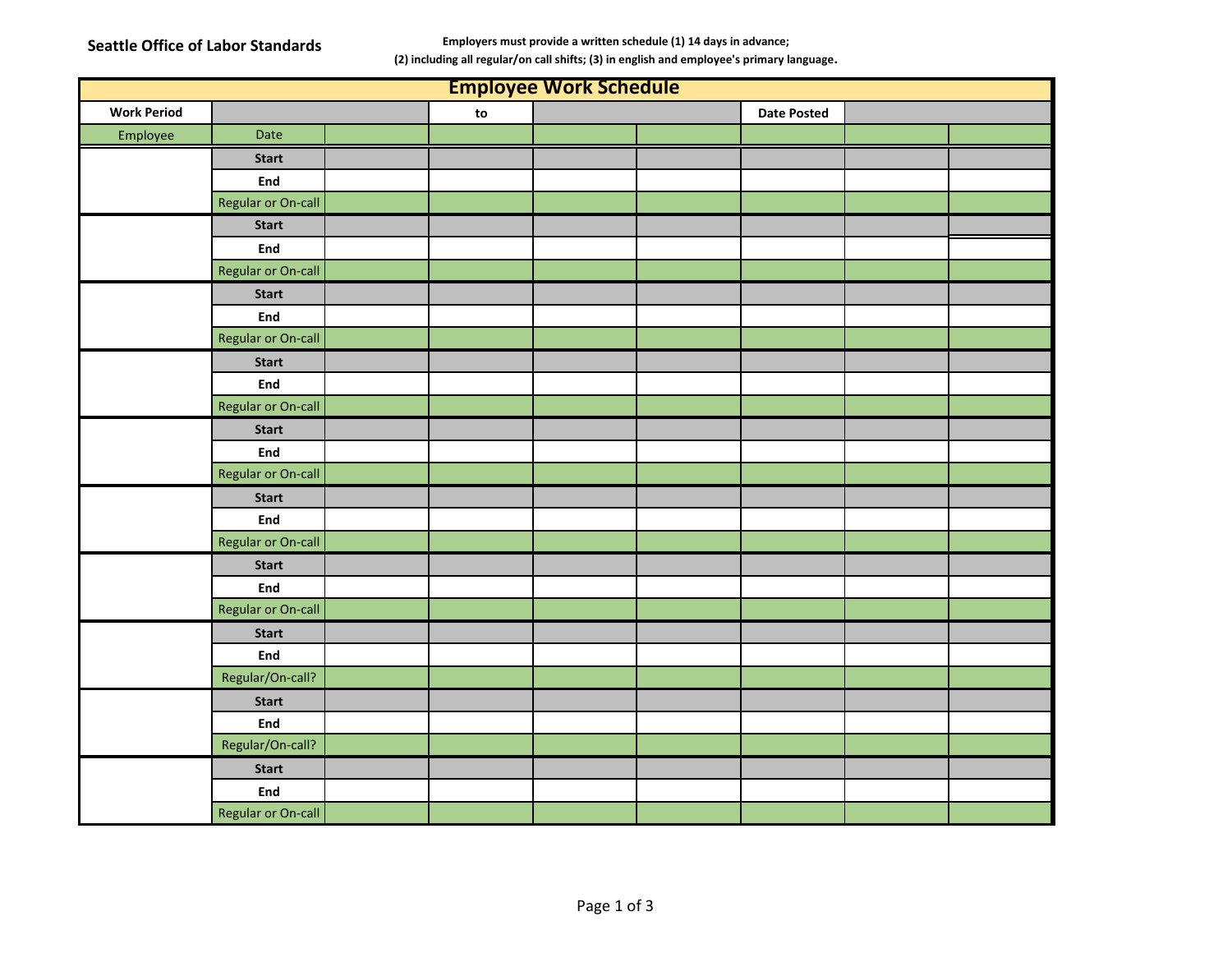**Seattle Office of Labor Standards Employers must provide a written schedule (1) 14 days in advance;** 

**(2) including all regular/on call shifts; (3) in english and employee's primary language.**

| <b>Employee Work Schedule</b> |                           |  |    |  |  |                    |  |  |
|-------------------------------|---------------------------|--|----|--|--|--------------------|--|--|
| <b>Work Period</b>            |                           |  | to |  |  | <b>Date Posted</b> |  |  |
| Employee                      | Date                      |  |    |  |  |                    |  |  |
|                               | <b>Start</b>              |  |    |  |  |                    |  |  |
|                               | End                       |  |    |  |  |                    |  |  |
|                               | <b>Regular or On-call</b> |  |    |  |  |                    |  |  |
|                               | <b>Start</b>              |  |    |  |  |                    |  |  |
|                               | End                       |  |    |  |  |                    |  |  |
|                               | Regular or On-call        |  |    |  |  |                    |  |  |
|                               | <b>Start</b>              |  |    |  |  |                    |  |  |
|                               | End                       |  |    |  |  |                    |  |  |
|                               | Regular or On-call        |  |    |  |  |                    |  |  |
|                               | <b>Start</b>              |  |    |  |  |                    |  |  |
|                               | End                       |  |    |  |  |                    |  |  |
|                               | <b>Regular or On-call</b> |  |    |  |  |                    |  |  |
|                               | <b>Start</b>              |  |    |  |  |                    |  |  |
|                               | End                       |  |    |  |  |                    |  |  |
|                               | Regular or On-call        |  |    |  |  |                    |  |  |
|                               | <b>Start</b>              |  |    |  |  |                    |  |  |
|                               | End                       |  |    |  |  |                    |  |  |
|                               | Regular or On-call        |  |    |  |  |                    |  |  |
|                               | <b>Start</b>              |  |    |  |  |                    |  |  |
|                               | End                       |  |    |  |  |                    |  |  |
|                               | Regular or On-call        |  |    |  |  |                    |  |  |
|                               | <b>Start</b>              |  |    |  |  |                    |  |  |
|                               | End                       |  |    |  |  |                    |  |  |
|                               | Regular/On-call?          |  |    |  |  |                    |  |  |
|                               | <b>Start</b>              |  |    |  |  |                    |  |  |
|                               | End                       |  |    |  |  |                    |  |  |
|                               | Regular/On-call?          |  |    |  |  |                    |  |  |
|                               | <b>Start</b>              |  |    |  |  |                    |  |  |
|                               | End                       |  |    |  |  |                    |  |  |
|                               | Regular or On-call        |  |    |  |  |                    |  |  |
| <b>Employee Work Schedule</b> |                           |  |    |  |  |                    |  |  |
| <b>Work Period</b>            |                           |  | to |  |  | <b>Date Posted</b> |  |  |